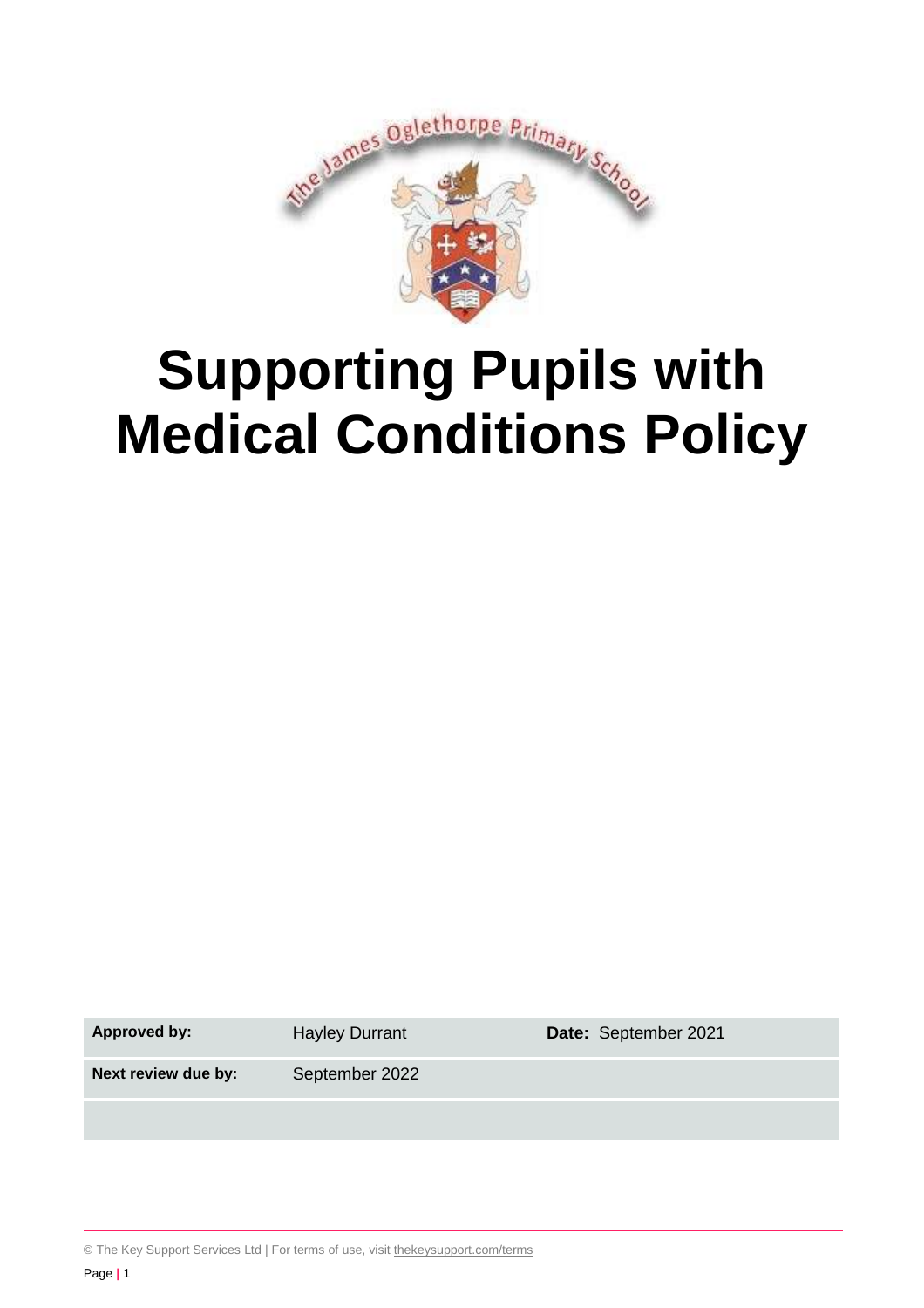# **Contents**

## **1. Aims**

This policy aims to ensure that:

- Pupils, staff and parents understand how our school will support pupils with medical conditions
- Pupils with medical conditions are properly supported to allow them to access the same education as other pupils, including school trips and sporting activities

The governing board will implement this policy by:

- Making sure sufficient staff are suitably trained
- Making staff aware of pupils' conditions, where appropriate
- Making sure there are cover arrangements to ensure someone is always available to support pupils with medical conditions
- Providing supply teachers with appropriate information about the policy and relevant pupils
- Developing and monitoring individual healthcare plans (IHPs)

# **2. Legislation and statutory responsibilities**

This policy meets the requirements under [Section 100 of the Children and Families Act 2014,](http://www.legislation.gov.uk/ukpga/2014/6/part/5/crossheading/pupils-with-medical-conditions) which places a duty on governing boards to make arrangements for supporting pupils at their school with medical conditions.

It is also based on the Department for Education's statutory guidance on supporting pupils with medical [conditions at school.](https://www.gov.uk/government/publications/supporting-pupils-at-school-with-medical-conditions--3)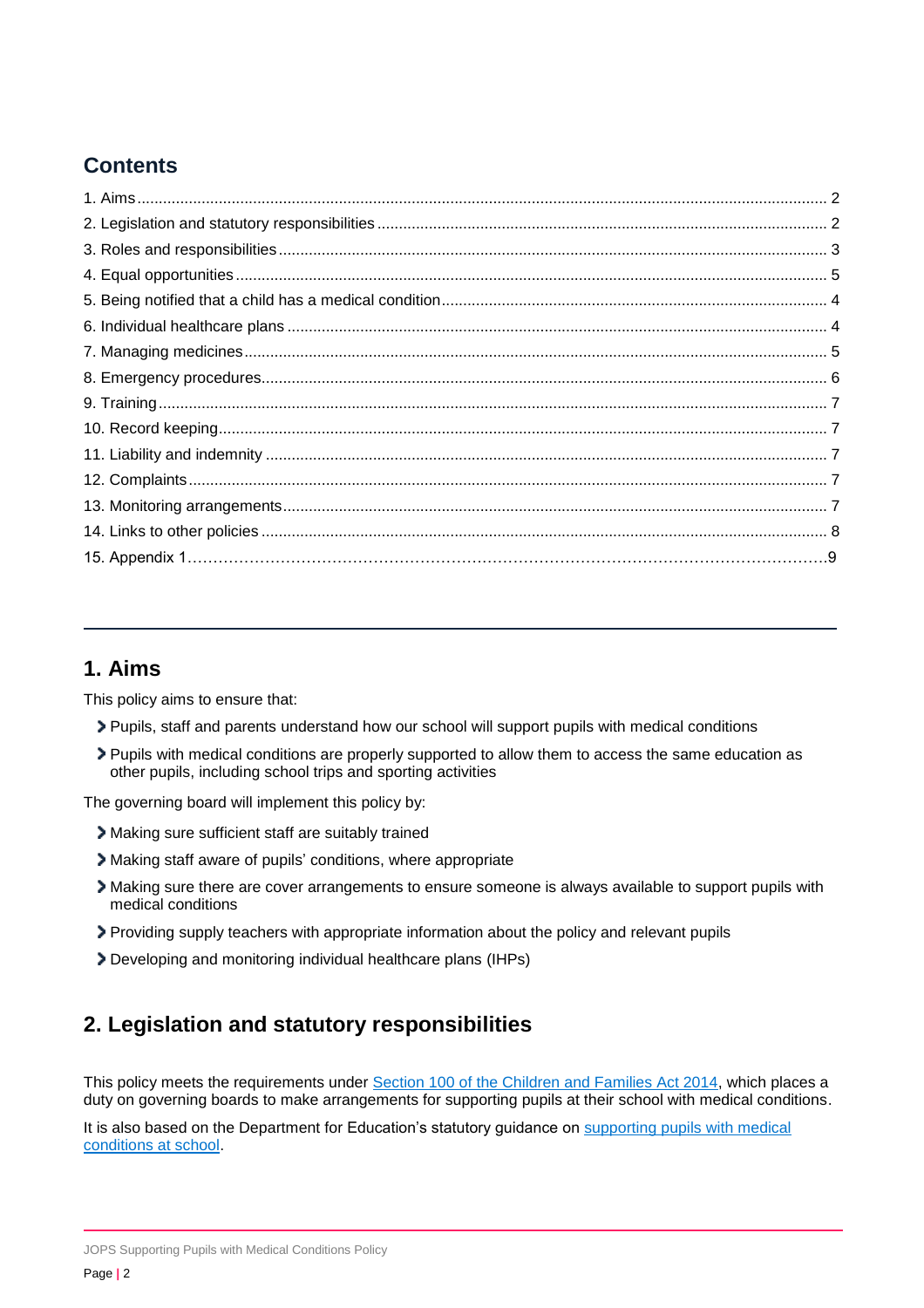# **3. Roles and responsibilities**

### **3.1 The governing board**

The governing board has ultimate responsibility to make arrangements to support pupils with medical conditions. The governing board will ensure that sufficient staff have received suitable training and are competent before they are responsible for supporting children with medical conditions.

#### **3.2 The headteacher**

The headteacher will:

- Make sure all staff are aware of this policy and understand their role in its implementation
- Ensure that there is a sufficient number of trained staff available to implement this policy and deliver against all individual healthcare plans (IHPs), including in contingency and emergency situations
- Ensure that all staff who need to know are aware of a child's condition
- Take overall responsibility for the development of IHPs
- Make sure that school staff are appropriately insured and aware that they are insured to support pupils in this way
- Contact the school nursing service in the case of any pupil who has a medical condition that may require support at school, but who has not yet been brought to the attention of the school nurse
- Ensure that systems are in place for obtaining information about a child's medical needs and that this information is kept up to date

#### **3.3 Staff**

Supporting pupils with medical conditions during school hours is not the sole responsibility of one person. Any member of staff may be asked to provide support to pupils with medical conditions, although they will not be required to do so. This includes the administration of medicines.

Those staff who take on the responsibility to support pupils with medical conditions will receive sufficient and suitable training, and will achieve the necessary level of competency before doing so.

Teachers will take into account the needs of pupils with medical conditions that they teach. All staff will know what to do and respond accordingly when they become aware that a pupil with a medical condition needs help.

#### **3.4 Parents**

Parents will:

- Provide the school with sufficient and up-to-date information about their child's medical needs
- Be involved in the development and review of their child's IHP and may be involved in its drafting
- Carry out any action they have agreed to as part of the implementation of the IHP, e.g. provide medicines and equipment, and ensure they or another nominated adult are contactable at all times

#### **3.5 Pupils**

Pupils with medical conditions will often be best placed to provide information about how their condition affects them. Pupils should be fully involved in discussions about their medical support needs and contribute as much as possible to the development of their IHPs. They are also expected to comply with their IHPs.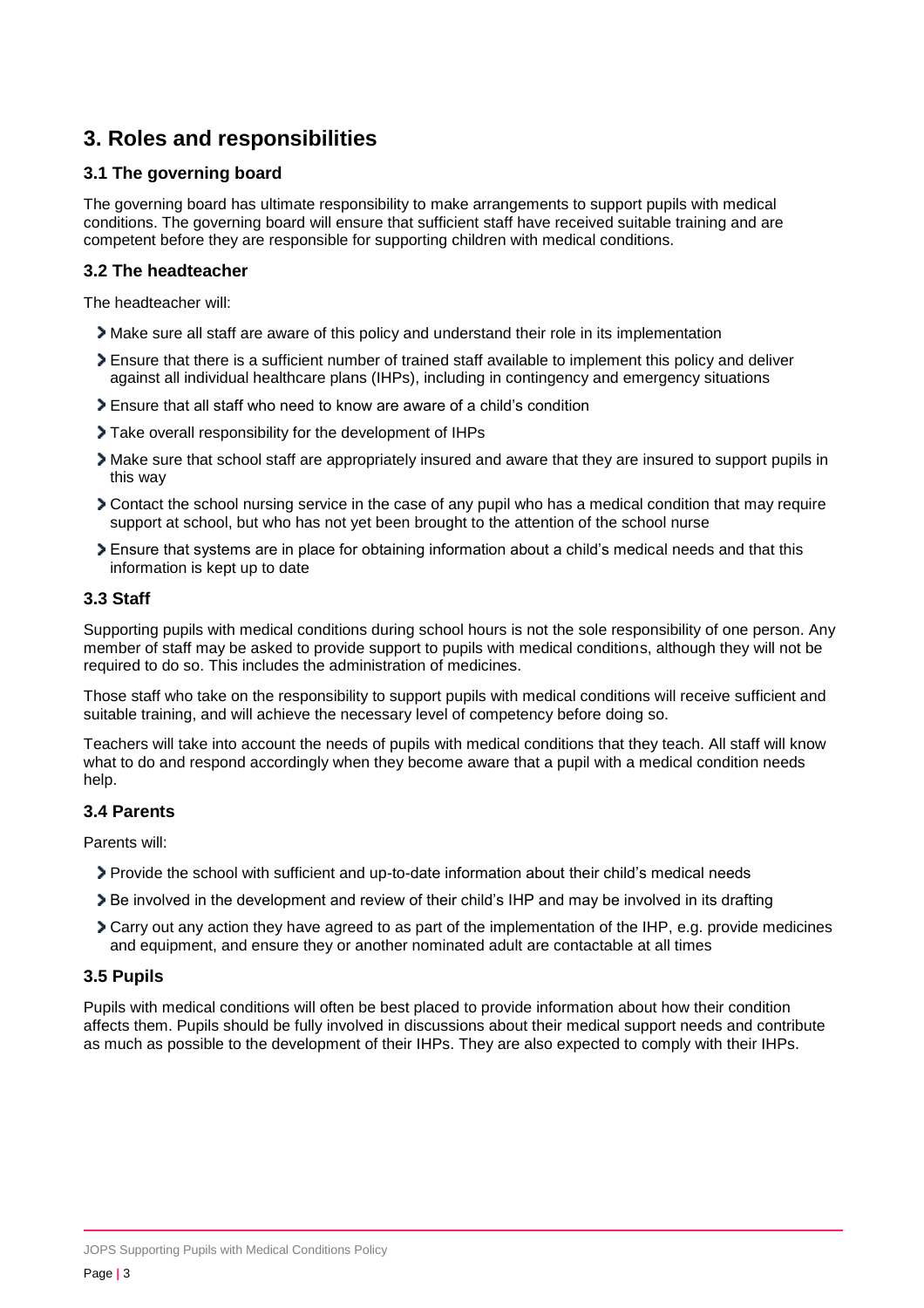### **3.6 School nurses and other healthcare professionals**

Our school nursing service will notify the school when a pupil has been identified as having a medical condition that will require support in school. This will be before the pupil starts school, wherever possible. They may also support staff to implement a child's IHP.

Healthcare professionals, such as GPs and pediatricians, will liaise with the school's nurses and notify them of any pupils identified as having a medical condition. They may also provide advice on developing IHPs.

## **4**. **Equal opportunities**

Our school is clear about the need to actively support pupils with medical conditions to participate in school trips and visits, or in sporting activities, and not prevent them from doing so.

The school will consider what reasonable adjustments need to be made to enable these pupils to participate fully and safely on school trips, visits and sporting activities.

Risk assessments will be carried out so that planning arrangements take account of any steps needed to ensure that pupils with medical conditions are included. In doing so, pupils, their parents and any relevant healthcare professionals will be consulted.

## **5. Being notified that a child has a medical condition**

When the school is notified that a pupil has a medical condition, the process outlined below will be followed to decide whether the pupil requires an IHP.

The school will make every effort to ensure that arrangements are put into place within 2 weeks, or by the beginning of the relevant term for pupils who are new to our school.

See Appendix 1.

## **6. Individual healthcare plans**

The headteacher has overall responsibility for the development of IHPs for pupils with medical conditions. This has been delegated to Mrs Helen Marchant (Office Manager) who will liaise with the current school nurse.

Plans will be reviewed at least annually, or earlier if there is evidence that the pupil's needs have changed.

Plans will be developed with the pupil's best interests in mind and will set out:

- **>** What needs to be done
- When
- By whom

Not all pupils with a medical condition will require an IHP. It will be agreed with a healthcare professional and the parents when an IHP would be inappropriate or disproportionate. This will be based on evidence. If there is no consensus, the headteacher will make the final decision.

Plans will be drawn up in partnership with the school, parents and a relevant healthcare professional, such as the school nurse, specialist or pediatrician, who can best advise on the pupil's specific needs. The pupil will be involved wherever appropriate.

IHPs will be linked to, or become part of, any education, health and care (EHC) plan. If a pupil has SEN but does not have an EHC plan, the SEN will be mentioned in the IHP.

The level of detail in the plan will depend on the complexity of the child's condition and how much support is needed. The governing board and role of individual with responsibility for developing IHPs, will consider the following when deciding what information to record on IHPs:

- The medical condition, its triggers, signs, symptoms and treatments
- The pupil's resulting needs, including medication (dose, side effects and storage) and other treatments, time, facilities, equipment, testing, access to food and drink where this is used to manage their condition, dietary requirements and environmental issues, e.g. crowded corridors, travel time between lessons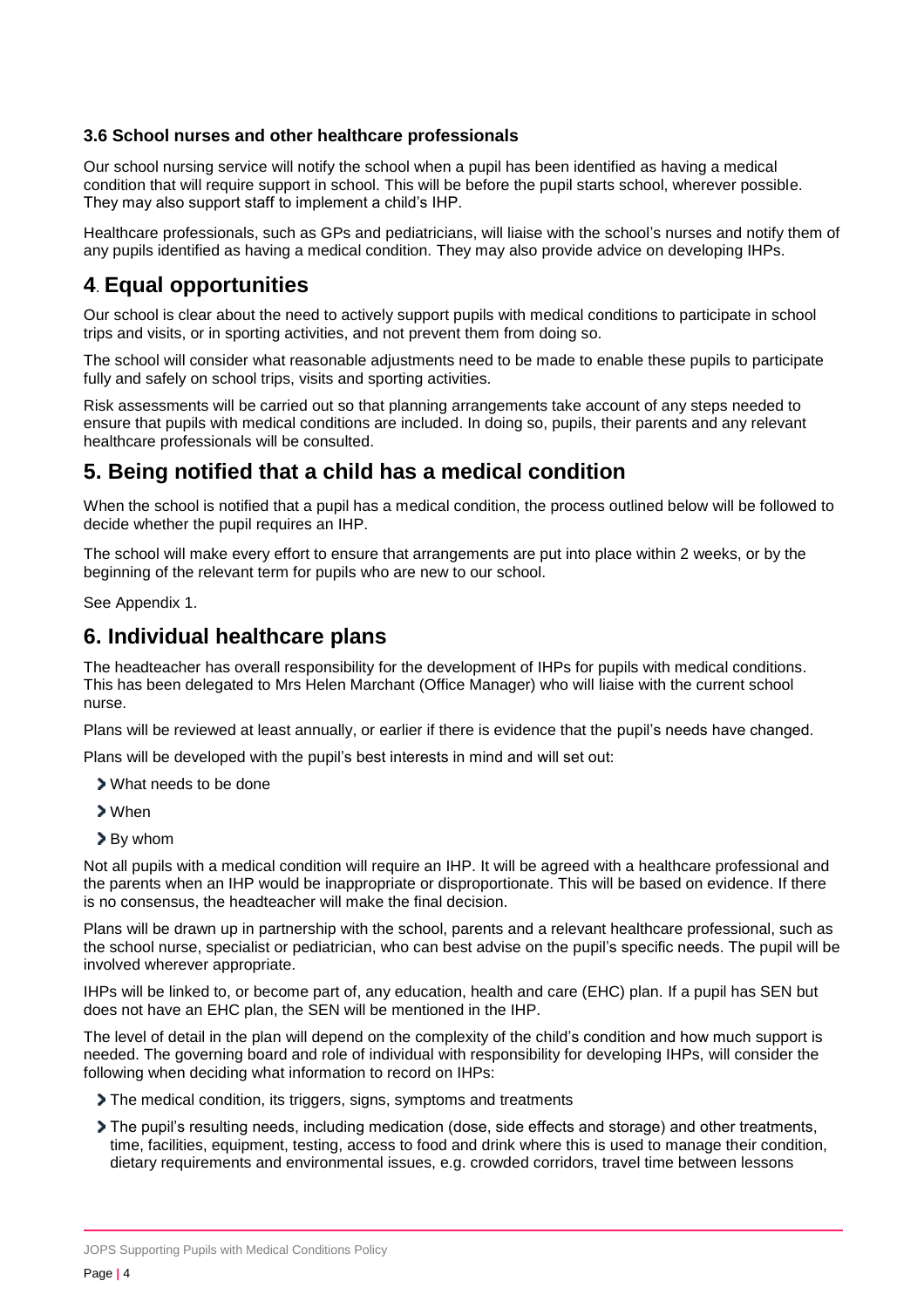- Specific support for the pupil's educational, social and emotional needs. For example, how absences will be managed, requirements for extra time to complete exams, use of rest periods or additional support in catching up with lessons, counselling sessions
- The level of support needed, including in emergencies. If a pupil is self-managing their medication, this will be clearly stated with appropriate arrangements for monitoring
- Who will provide this support, their training needs, expectations of their role and confirmation of proficiency to provide support for the pupil's medical condition from a healthcare professional, and cover arrangements for when they are unavailable
- Who in the school needs to be aware of the pupil's condition and the support required
- Arrangements for written permission from parents and the headteacher for medication to be administered by a member of staff, or self-administered by the pupil during school hours
- Separate arrangements or procedures required for school trips or other school activities outside of the normal school timetable that will ensure the pupil can participate, e.g. risk assessments
- Where confidentiality issues are raised by the parent/pupil, the designated individuals to be entrusted with information about the pupil's condition
- What to do in an emergency, including who to contact, and contingency arrangements

## **7. Managing medicines**

Prescription medicines will only be administered at school:

- When it would be detrimental to the pupil's health or school attendance not to do so **and**
- Where we have parents' written consent

#### **The only exception to this is where the medicine has been prescribed to the pupil without the knowledge of the parents.**

Pupils under 16 will not be given medicine containing aspirin unless prescribed by a doctor.

The school will only accept prescribed medicines that are:

- > In-date
- Labelled
- Provided in the original container, as dispensed by the pharmacist, and include instructions for administration, dosage and storage

The school will accept insulin that is inside an insulin pen or pump rather than its original container, but it must be in date.

All medicines will be stored safely. Pupils will be informed about where their medicines are at all times and be able to access them immediately. Medicines and devices such as asthma inhalers, blood glucose testing meters and adrenaline pens will always be readily available to pupils and not locked away.

Medicines will be returned to parents to arrange for safe disposal when no longer required.

#### **7.1 Controlled drugs**

[Controlled drugs](http://www.nhs.uk/chq/Pages/1391.aspx?CategoryID=73) are prescription medicines that are controlled under the [Misuse of Drugs Regulations 2001](http://www.legislation.gov.uk/uksi/2001/3998/schedule/1/made) and subsequent amendments, such as morphine or methadone.

All controlled drugs are kept in a secure cupboard in the school office and only named staff have access.

Controlled drugs will be easily accessible in an emergency and a record of any doses used and the amount held will be kept.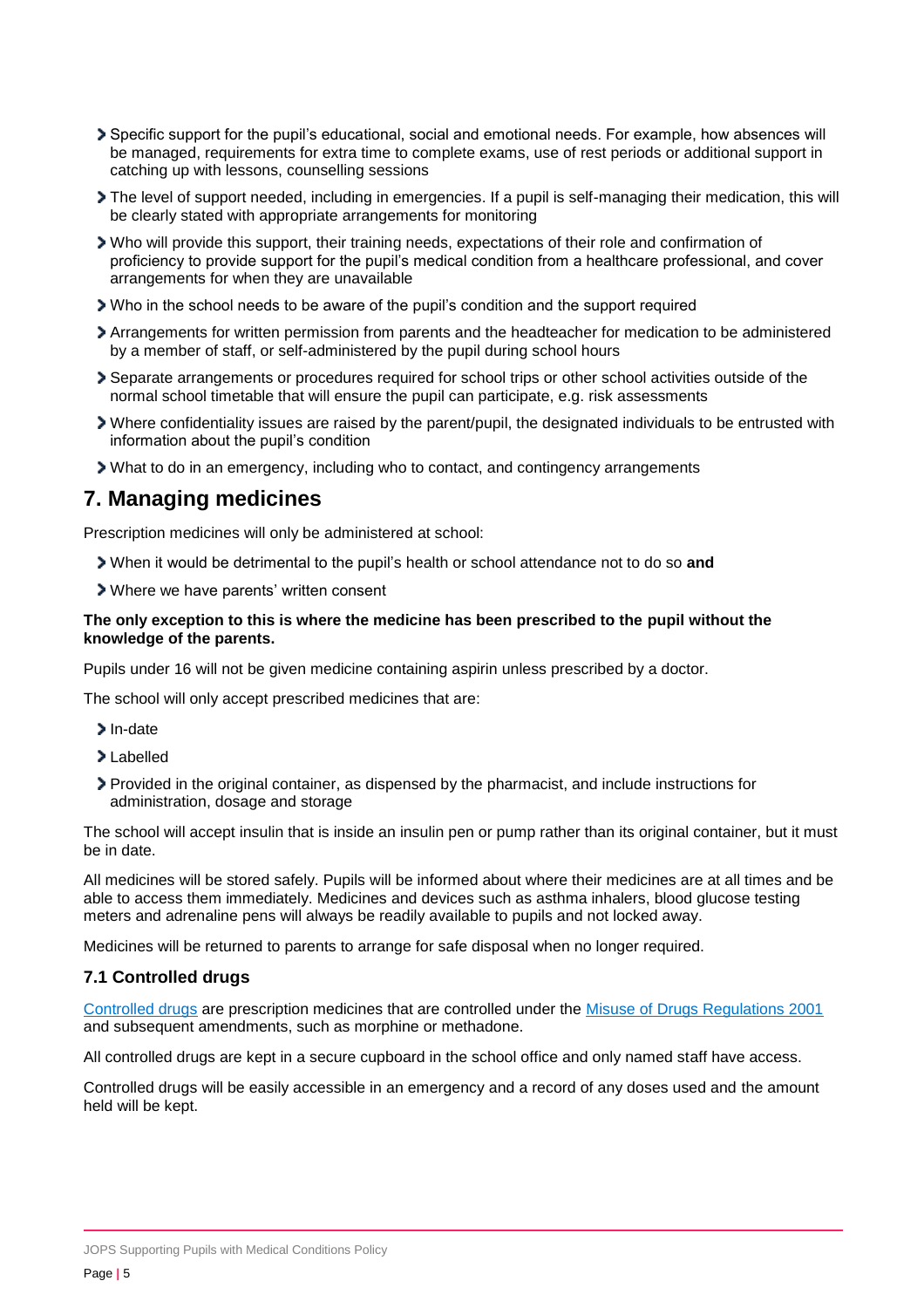#### **7.2 Pupils managing their own needs**

Pupils who are competent will be encouraged to take responsibility for managing their own medicines and procedures. This will be discussed with parents and it will be reflected in their IHPs.

Pupils will be allowed to carry their own medicines and relevant devices wherever possible. Staff will not force a pupil to take a medicine or carry out a necessary procedure if they refuse, but will follow the procedure agreed in the IHP and inform parents so that an alternative option can be considered, if necessary.

#### **7.3 Unacceptable practice**

School staff should use their discretion and judge each case individually with reference to the pupil's IHP, but it is generally not acceptable to:

- Prevent pupils from easily accessing their inhalers and medication, and administering their medication when and where necessary
- Assume that every pupil with the same condition requires the same treatment
- Ignore the views of the pupil or their parents
- Ignore medical evidence or opinion (although this may be challenged)
- Send children with medical conditions home frequently for reasons associated with their medical condition or prevent them from staying for normal school activities, including lunch, unless this is specified in their IHPs
- If the pupil becomes ill, send them to the school office or medical room unaccompanied or with someone unsuitable
- Penalise pupils for their attendance record if their absences are related to their medical condition, e.g. hospital appointments
- Prevent pupils from drinking, eating or taking toilet or other breaks whenever they need to in order to manage their medical condition effectively
- Require parents, or otherwise make them feel obliged, to attend school to administer medication or provide medical support to their pupil, including with toileting issues. No parent should have to give up working because the school is failing to support their child's medical needs
- Prevent pupils from participating, or create unnecessary barriers to pupils participating in any aspect of school life, including school trips, e.g. by requiring parents to accompany their child
- Administer, or ask pupils to administer, medicine in school toilets

## **8. Emergency procedures**

Staff will follow the school's normal emergency procedures (for example, calling 999). All pupils' IHPs will clearly set out what constitutes an emergency and will explain what to do.

If a pupil needs to be taken to hospital, staff will stay with the pupil until the parent arrives, or accompany the pupil to hospital by ambulance.

## **9. Training**

Staff who are responsible for supporting pupils with medical needs will receive suitable and sufficient training to do so.

The training will be identified during the development or review of IHPs. Staff who provide support to pupils with medical conditions will be included in meetings where this is discussed.

The relevant healthcare professionals will lead on identifying the type and level of training required and will agree this with role of individual. Training will be kept up to date.

Training will:

Be sufficient to ensure that staff are competent and have confidence in their ability to support the pupils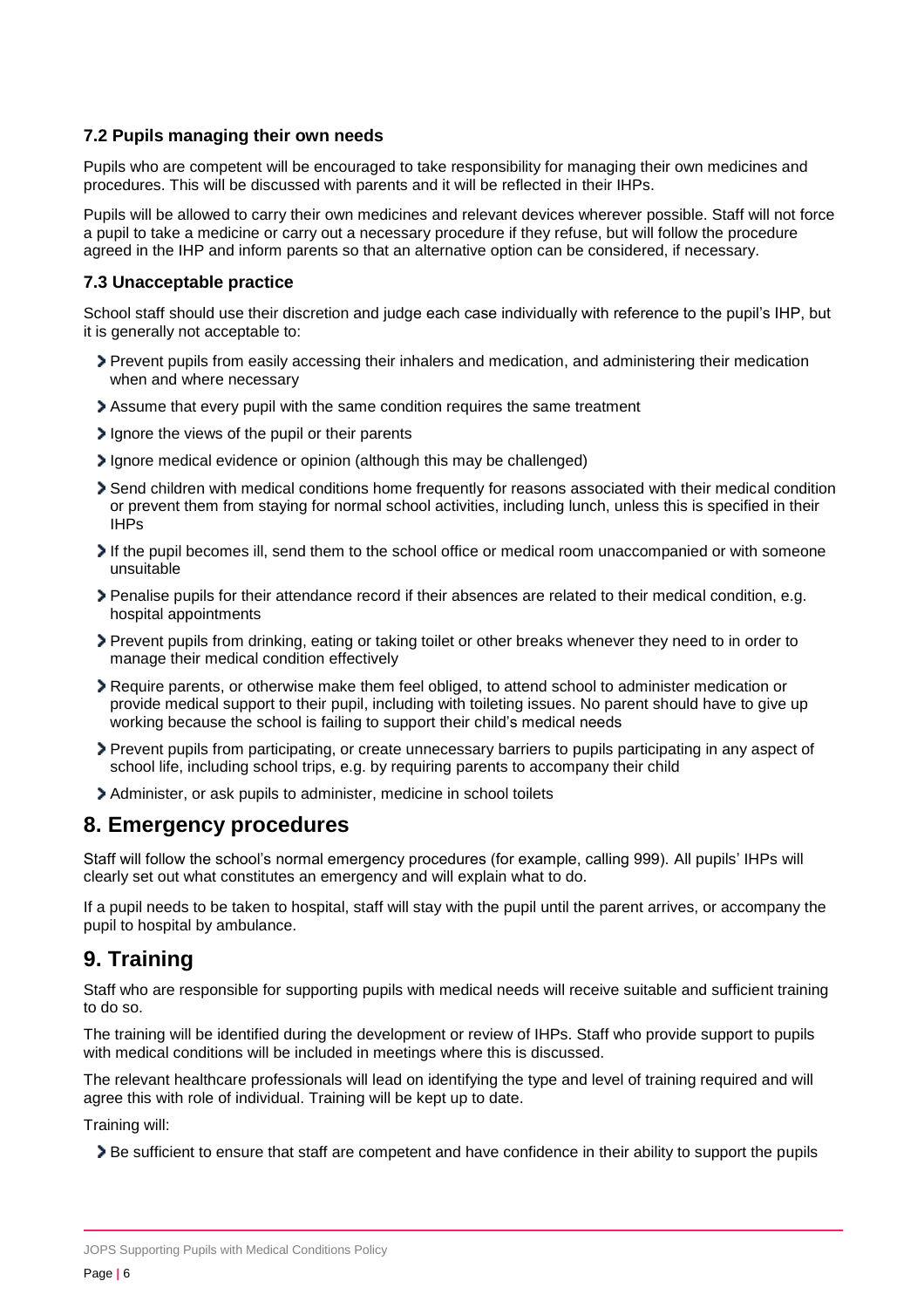- Fulfil the requirements in the IHPs
- Help staff to have an understanding of the specific medical conditions they are being asked to deal with, their implications and preventative measures

Healthcare professionals will provide confirmation of the proficiency of staff in a medical procedure, or in providing medication.

All staff will receive training so that they are aware of this policy and understand their role in implementing it, for example, with preventative and emergency measures so they can recognise and act quickly when a problem occurs. This will be provided for new staff during their induction.

# **10. Record keeping**

The governing board will ensure that written records are kept of all medicine administered to pupils for as long as these pupils are at the school. Parents will be informed if their pupil has been unwell at school.

IHPs are kept in a readily accessible place which all staff are aware of.

# **11. Liability and indemnity**

The governing board will ensure that the appropriate level of insurance is in place and appropriately reflects the school's level of risk.

The details of the school's liability insurance cover is with Zurich Municipal arranged through Havering Council.

## **12. Complaints**

Parents with a complaint about their child's medical condition should discuss these directly with the role of relevant individual in the first instance. If the role of relevant individual cannot resolve the matter, they will direct parents to the school's complaints procedure.

## **13. Monitoring arrangements**

This policy will be reviewed and approved by the governing board every 3 years.

## **14. Links to other policies**

This policy links to the following policies:

- > Accessibility plan
- Complaints
- Equality information and objectives
- First aid
- > Health and safety
- > Safeguarding
- Special educational needs information report and policy